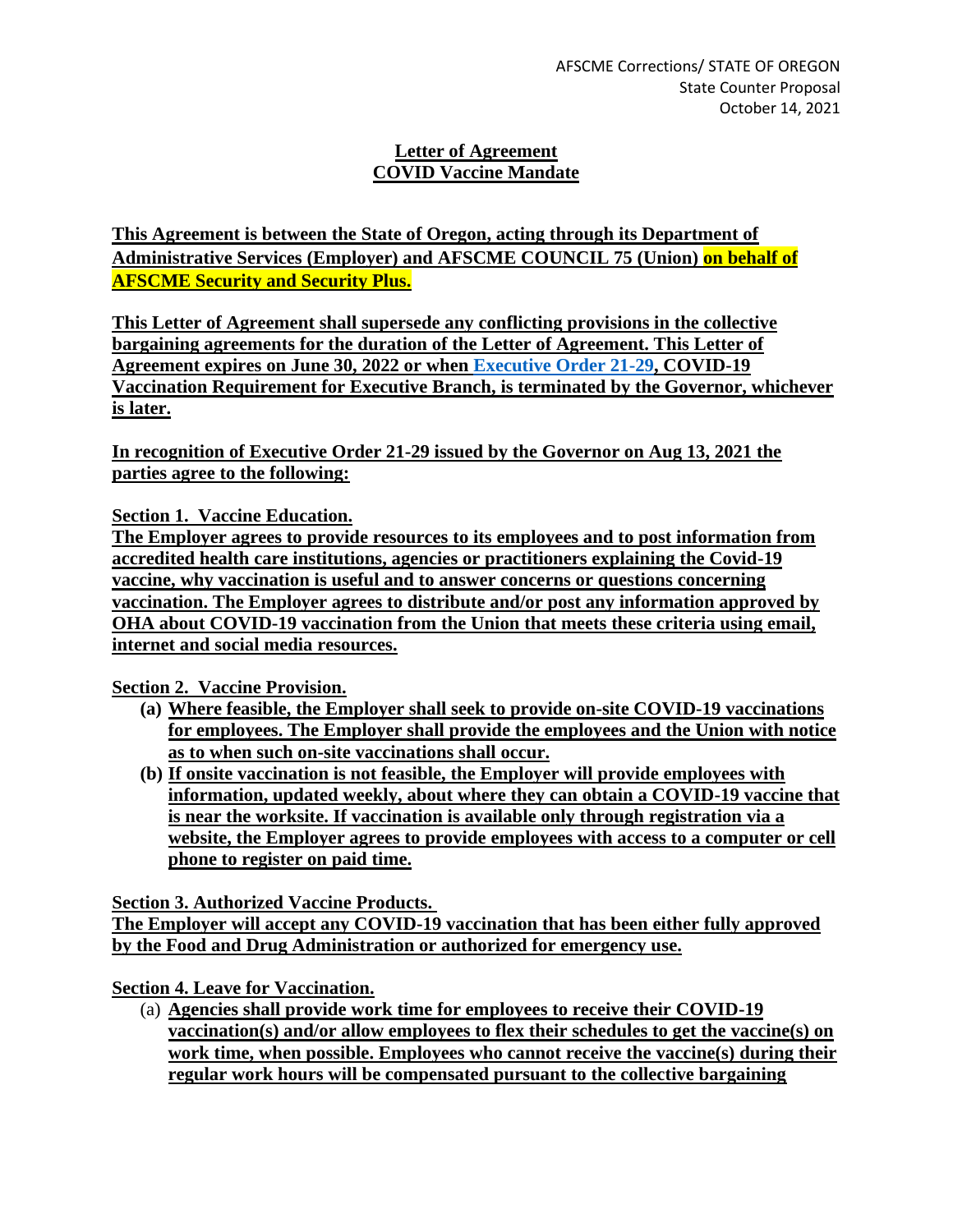**agreement's overtime article, if applicable, for the time it takes to receive the vaccine(s).**

- (b) **Employees who suffer adverse reactions to the COVID-19 vaccine and are unable to work shall:**
	- (i) **Use accrued sick leave (SL) for the first eight (8) hours necessary to recover.**
	- (ii) **If an employee does not have enough accrued sick leave to cover the entirety of their shift, they shall use the accrued sick leave they have, and any remaining balance shall be coded as miscellaneous paid leave (MPL).**
	- (iii)**After the first missed shift, if the employee is still unable to work, the employee shall use their accrued sick leave for the remainder of time needed to recover from the vaccine.**
	- (iv)**If an employee's accrued sick leave has been exhausted, the employee will be granted additional MPL for the time needed to recover, as indicated by the employee's health care provider.**
	- (v) **An employee utilizing accrued sick leave to recover from vaccination may be required to provide documentation from their healthcare provider pursuant to the collective bargaining agreement's sick leave article. If an employee utilizes MPL beyond the hours allowed in section (b)(ii), above, the employee shall be required to provide documentation from a health care provider after one (1) day of being unable to work.**

**Section 5. COVID Hardship Donations.**

- **(a) An employee who has been vaccinated or who has received an exception may request donated leave when quarantining or recovering after a COVID diagnosis. Employees must provide documentation of the COVID diagnosis or the need to quarantine. Employees may request a maximum of eighty (80) hours for these purposes.**
- **(b) The following provisions shall apply:**
	- **a. Employees must have exhausted all of their accrued leave prior to requesting donated leave.**
	- **b. DAS will solicit donations on a statewide basis. Interagency donations are subject to restrictions on the use of dedicated funding sources and/or other legitimate business reasons. Authorization for transfer of donated leave shall not be unreasonably denied.**
	- **c. Employees may donate accrued vacation or compensatory time.**
	- **d. Employees may donate accrued sick leave as long as they maintain a sick leave balance of at least sixty (60) hours.**

**Section 6. Proof of Vaccination.**

**(a) Proof of vaccination may include but is not limited to a COVID-19 vaccination record card, a copy or digital picture of the vaccination record card, or a print-out from the Oregon Health Authority's immunization registry. Proof of vaccination may include documentation from a healthcare provide or the healthcare provider's online portal. The documentation must include the employee's name, date of birth, vaccination type, date(s) vaccination was received, lot number, and the site or provider the vaccination was received at.**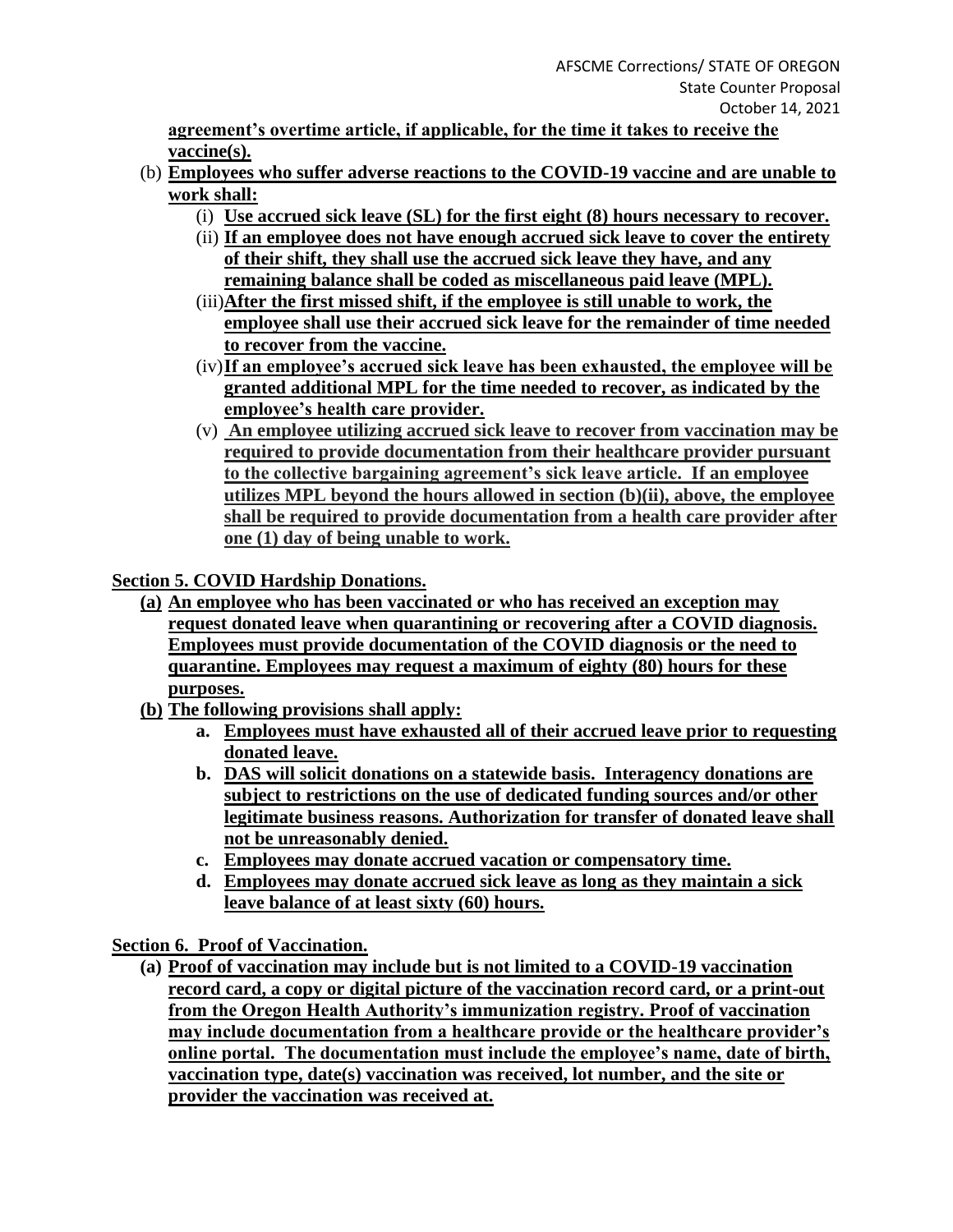**(b) The Employer shall keep all such records separate from the rest of the employees' personnel files and shall request that no other medical information be disclosed along with proof of the vaccine. The Employer shall not disclose whether any individual is vaccinated, but may disclose such information if it is de-identified and in the aggregate (i.e. 95% of its employees have been vaccinated).**

**Section 7. Exceptions to the vaccine requirement.** 

- **(a) The Employer is expected to make reasonable accommodations in order to comply with the Americans with Disabilities Act and Title VII of the Civil Rights Act, and state law equivalents, for individuals unable to be vaccinated due to disability, qualifying medical conditions, or a sincerely held religious belief. All such individuals shall go through the exception process through Workday and are subject to an interactive process with their Agency's human resource staff. Reasonable accommodations will be made pursuant to law and may include, but are not limited to, remote work or telework (where possible), use of N95 masks, transfer of positions, shift changes or physical modifications to the employee's work area. A written request for an exception must be submitted on or before October 18, 2021.**
- **(b) The exception process is not subject to the grievance and arbitration procedure. However, nothing precludes the employee from submitting a complaint to the Bureau of Labor and Industries (BOLI) or pursuing other legal recourse.**

**Section 8. Employees in-process or unvaccinated as of October 18, 2021.** 

- (a) **Employees who have begun, but not completed, the vaccination process as of October 18, 2021, shall be given a grace period until November 30, 2021 to fully complete the vaccination process before the Employer takes any personnel action. The employee shall notify the Employer of their status and expected date of full vaccination. During the time leading up to full vaccination, employees shall be allowed to work remotely. If remote work is not possible, employees shall be allowed to use vacation or compensatory leave or leave without pay (at the employee's choice) until full vaccination status is reached.**
- (b)
- **(i) Employees who have entered into the exception process on or before October 18, 2021 will be allowed to complete the exception application process before the employer takes any personnel action.**
- **(ii) After October 18, 2021, if the employee's request for an exception is denied, the employee will be given an opportunity to get vaccinated before the Employer takes personnel action. The first dose of the vaccine must be received within seven (7) calendar days of the denial. The employee must complete the full series of the vaccine.**
- **(iii)During the time leading up to full vaccination, employees shall be allowed to work remotely. If remote work is not possible, the employee will be allowed use of vacation or compensatory leave or leave without pay as outlined in section 8(a) above between the time of denial and when full vaccination status is reached.**